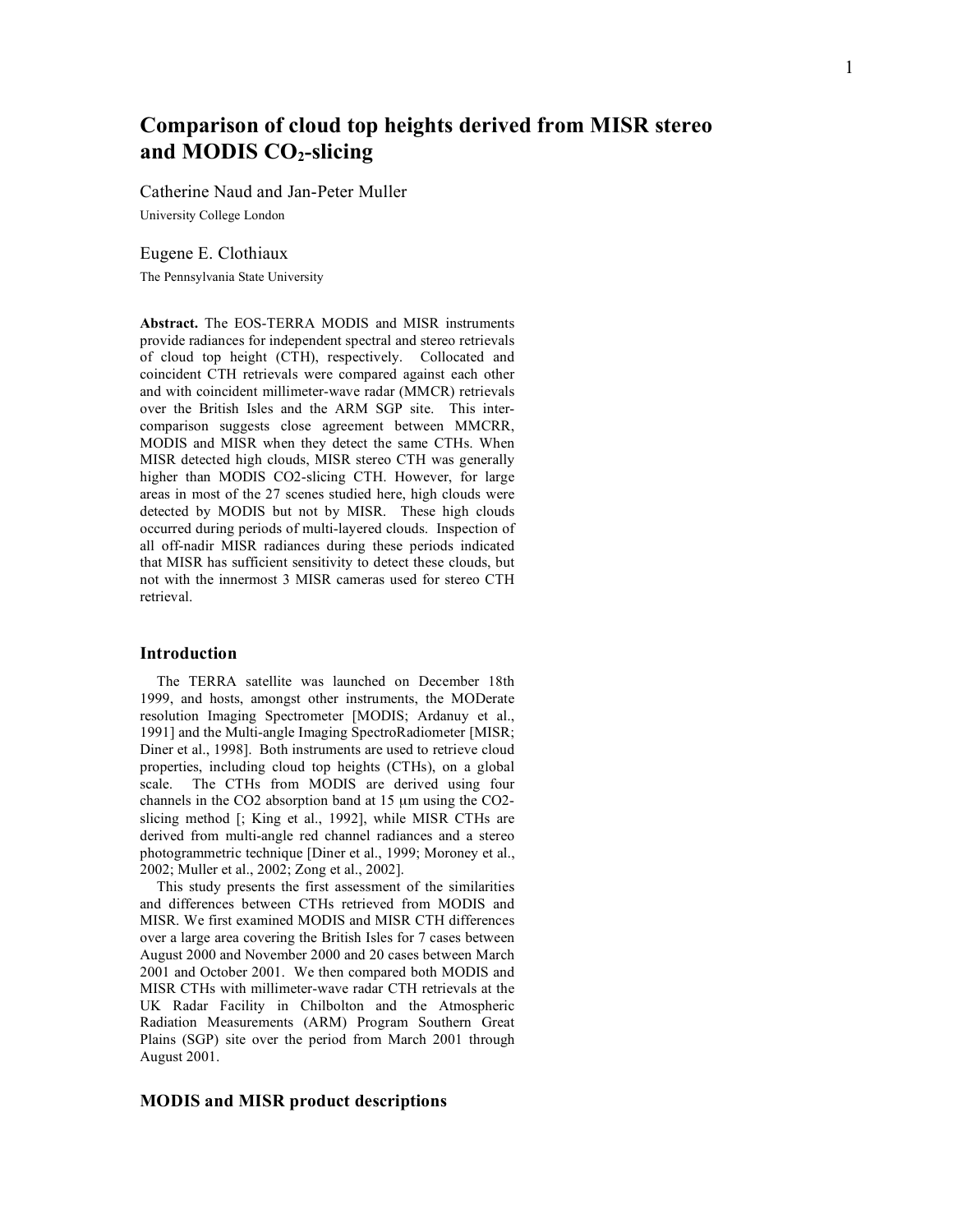The MODIS cloud properties are archived in the MOD06 product [King et al., 1992], which includes cloud top pressure. We transformed these pressures into heights using ECMWF Operational Analysis (OA) profiles [ECMWF 1995. The description of the ECMWF/WCRP Level III-A Global Atmospheric Data Archive]. On 25 August 2000, 07 September 2000 and 13 April 2001 we tested the difference between the cloud top temperature given in the MOD06 product and the cloud top temperature derived from the cloud top pressure using the ECMWF OA profiles. The percentage difference per pixel was on average less than 1% with no systematic bias and a maximum difference under 3.5%. A 1% temperature error linearly translates into a height error of 100 m for a cloud at 10 km, while a temperature difference of 4% leads to an error of 500 m for a cloud at 12 km.

The CO2-slicing technique is not accurate below 3km due to low signal-to-noise ratio of the sounding spectral bands near the surface. For low clouds, cloud top pressures are operationally retrieved using the MODIS brightness temperatures at  $11 \mu m$  (TB,11). The MODIS cloud top heights retrieved from TB,11 and the CO2-slicing techniques were separated into two distinctdata pools, both considered in the comparisons. The MISR cloud top heights were derived using a stereo technique that used operationally the nadir view and either one of the two cameras closest to nadir with wind corrections derived from a triplet of off-nadir cameras [Diner et al., 1999; Moroney et al., 2002; Muller et al., 2002; Zong et al., 2002].

The current resolution of the MOD06 product is 5 km (derived from radiances averaged to 5 km), whereas the MISR cloud top heights are given at a resolution of 1.1 km (derived from radiances at 275m). In order to compare the two on a pixel-by-pixel basis the MISR data were re-projected onto the MODIS latitude-longitude grid using weighted averages. While we did not systematically assess the interpolation method, it did appear to be more accurate than just selecting the central MISR pixel or performing an average over the relevant group of MISR pixels. We obtained similar results irrespective of whether we projected MODIS pixels into MISR space or vice-versa as we did for this study.

In addition to cloud top pressure the MOD06 product contains a variety of other cloud properties, including cloud effective emissivity, fraction, phase, particle effective radius and optical depth [King et al., 1992]. We attempted to use these products as explanatory variables for the differences in CTH retrieved from the two instruments.

# **Comparisons over the British Isles**

To compare CTHs we selected a MODIS granule location that covered most of the British Isles and MISR blocks 43-51 of EOS-TERRA paths 201-207 since they significantly overlapped with the MODIS granule. We then averaged CTHs over that part of each scene where both instrument swaths overlapped and compared the results. These CTH averages and pixel-by-pixel comparisons included all cloud top heights from low (above 3 km) to high-level clouds. Overall, the average CTHs were higher for MODIS than for MISR, with only 2 of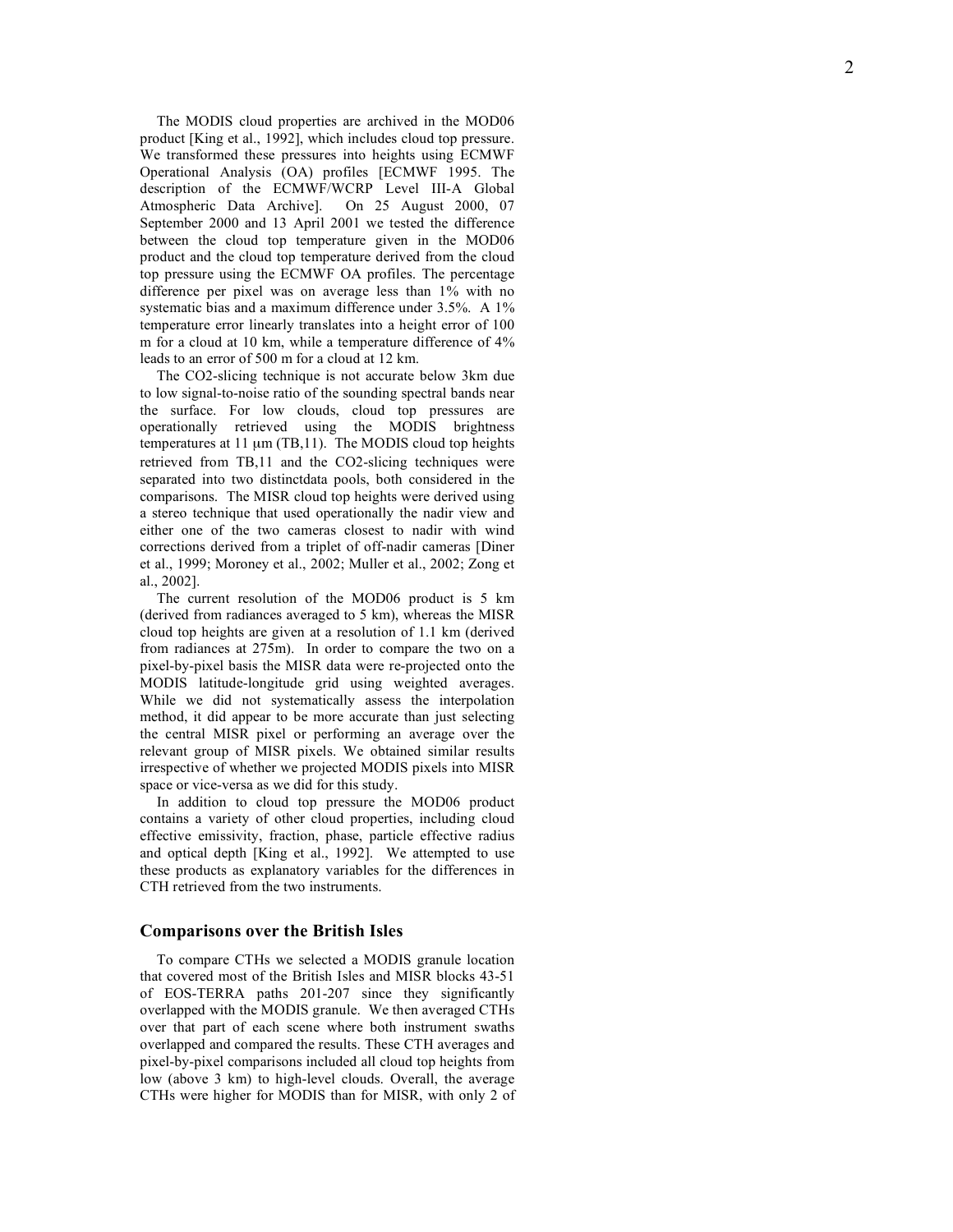the 27 case study periods having a higher MISR average CTH. The MODIS minus MISR average CTH differences were less than 1 km in 10 cases, between 1 km and 2 km in 12 cases and greater than 2 km in 5 cases (Figure 1). The standard deviations of the MODIS and MISR CTHs about each of their corresponding scene averaged CTH varied between 1.2 km and 3.77 km. In 14 cases the standard deviations were less than 2 km, while in 22 cases they were less than 2.5 km.

Selecting those pixels for each scene where MISR CTH was above MODIS CTH and averaging these CTHs for both MODIS and MISR, we found that the MISR average CTH was 0.63 km higher than the corresponding MODIS value across all 27 case study periods, with a slight increase in the difference as the MISR average CTH increased (Figure 1). For these scene averaged CTHs, the correlation coefficient was 0.92, indicating a consistent relationship from one date to the next. Selecting those pixels for each scene where MODIS CTH was above MISR CTH and averaging them, we found that the resulting MISR CTHs did not vary much, as for a majority of cases they fell between 2 km and 4 km (Figure 1).

To ascertain why MISR sometimes failed to detect high clouds, we selected 15 scenes containing pixels with a MODIS-retrieved optical depth less than 0.5 and compared the corresponding averaged MISR and MODIS CTHs (Figure 2). Even for the minimum optical depth of  $0.1$ , we found that MISR detected these clouds and produced CTHs comparable to the MODIS values. Consequently, thin clouds not detected by MISR would require an optical depth less than 0.1, which is the lower limit on cloud optical depth retrieved by MODIS. Nevertheless, we did not exclude the possibility that clouds with an optical depth less than 0.1 were detected by MODIS an d n o t b y MISR.

We then examined the five scenes that occurred on 10 October 2001, 1 May 2001, 17 April 2001, 30 March 2001 and 13 April 2001 when MISR average CTHs were 2 km or more below the MODIS values. Stereo color anaglyphs of each individual scene, produced by the two most off-nadir MISR cameras at 60° and 70°, revealed that areas where MISR CTHs were lower than MODIS CTHs were actually covered by high thin clouds. The anaglyphs also demonstrated that thin clouds not detected by MISR using the narrower angles  $(\pm 26^\circ$  and  $0^\circ)$ were in regions covered by low clouds as well. Although MISR can detect high thin clouds with the most off-nadir cameras, the use of the innermost 3 cameras for stereo processing led to results where thin clouds over lower-level clouds were not detected by the current MISR CTH retrieval scheme. Lack of contrast in thin clouds for the innermost MISR cameras is the most probable cause of this result. To

summarize, MODIS tended to retrieve average CTHs slightly higher than MISR. Inspecting five case study periods when the average difference between the two instruments was greater than 2.5 km, the CTH differences arose from areas where MODIS detected high clouds (above 5 km) and MISR detected low clouds (around 2 km). Stereo anaglyphs of these areas using the two most off-nadir MISR cameras showed high clouds above lower-level cloud decks. Finally, for scene averages of those pixels where MISR CTHs were above the MODIS values the correlation coefficient between the MISR and MODIS scene averaged CTHs was 0.92, suggesting that,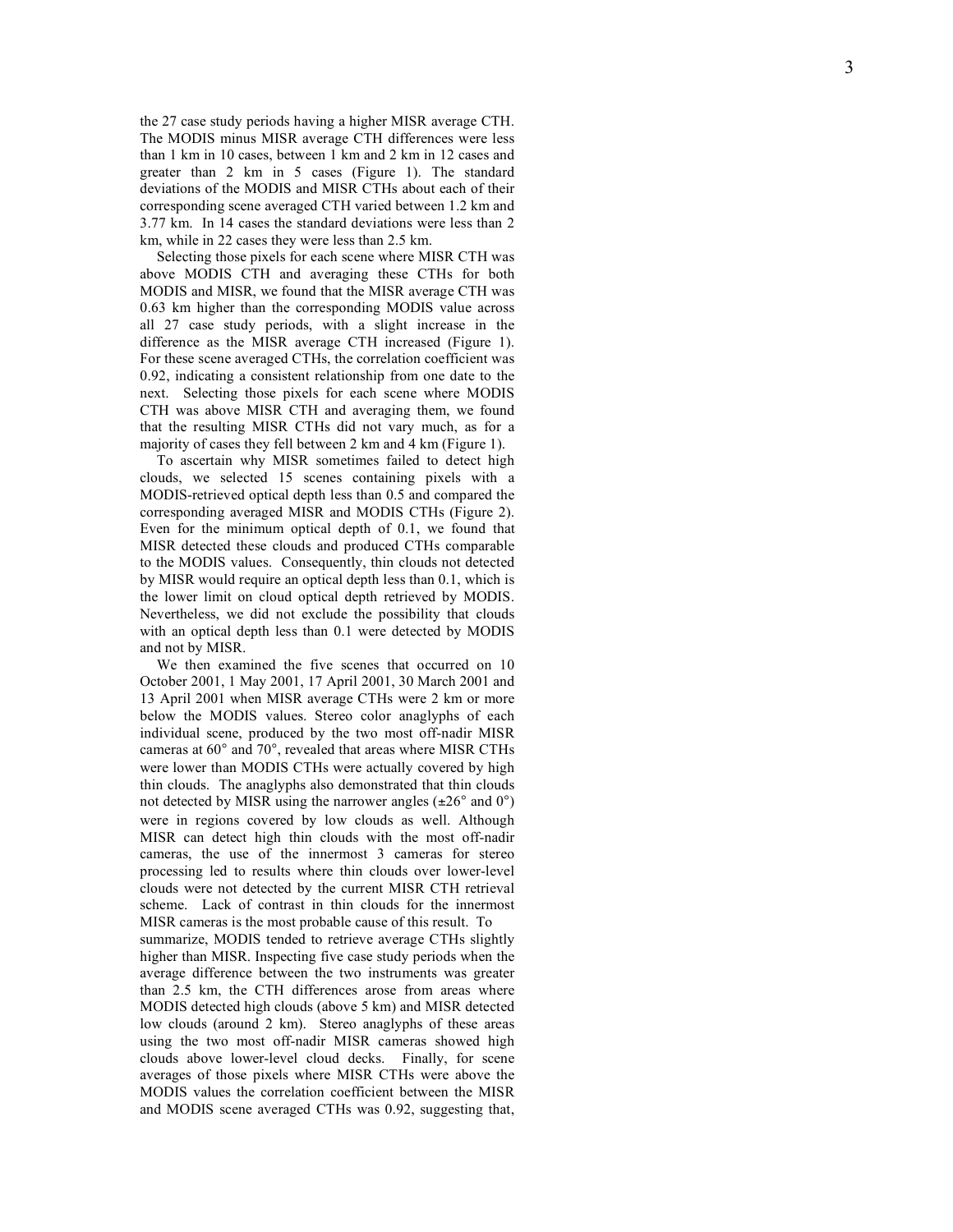when MISR did detect the tops of the highest clouds, the MODIS top heights were consistently biased 0.63 km too low. To explore these findings we used ground-based radar profiles from the Chilbolton and ARM SGP sites to investigate MODIS and MISR CTHs in more detail.

#### **Comparison over Chilbolton and ARM SGP sites**

#### **The Chilbolton site**

The Chilbolton Radar Facility (CRF), situated at 51.15°N and 1.43°W, has a zenith-pointing, 94-GHz cloud profiling radar, called Galileo. We visually estimated cloud top heights from reflectivity plots of Galileo data (courtesy of Robin Hogan, University of Reading) since no processed data were yet available from Galileo. To compensate for difficulties 94-GHz radars have in detecting small particles at high altitudes we took Galileo retrieved CTH to be the maximum CTH detected by the radar over the analysis interval for each scene. The MODIS and MISR CTHs for each scene were averaged over a  $\pm 0.1^\circ$  latitude-longitude box centered on Chilbolton. The MISR CTHs were kept in their original 1.1 km resolution to avoid any inaccuracies introduced by the reprojection into the MODIS 5km grid. Pixels with MODIS CTHs derived from the IR channel were kept in this study since we were limited to small regions centered on the CRF site. Inclusion of these pixels did not affect the outcome of the comparisons, as the differences examined here mainly concerned high clouds for which CTH is derived principally using the CO2-slicing technique.

All three instruments observed clouds simultaneously on 8 dates, MISR and Galileo had simultaneous observations on 9 dates, MODIS and Galileo had 8 such cases and MODIS and MISR had 13 overlap periods (Figure 3). Relative to Galileo MODIS tended to overestimate slightly low cloud CTHs and underestimate high cloud CTHs. On one occasion (2001-10-10) MODIS detected a high cloud while the radar detected a broken cloud prior to and after but not during the MODIS overpass..

When comparing MISR CTHs with those from radar, we found reasonable agreement between the retrievals up to 4 km, but for Galileo CTHs above 4 km either the MISR CTHs were too low or the MISR retrieval did not detect the highest cloud layer. For the four cases where MISR failed to detect the highest cloud layer, the radar reflectivity plots showed multiple cloud layers (Table 1). For two of these four cases the clouds were scattered, while for three of the four cases the MISR stereo-derived CTHs referred to the lowest layer.

The MISR and MODIS CTHs agreed fairly well for values less than 4 km, but MISR underestimated CTHs above 4 km relative to MODIS. In four case study periods MISR failed to detect high thin clouds identified by the MODIS retrievals. Overall, MISR stereo CTHs exhibited more variability than MODIS CTHs over the same region (as seen from the one standard deviation error bars in Figure 3), which is likely to be the result of the higher resolution of the MISR pixels or the naturally higher variability in CTH retrievals using the stereo techniques. Stereo-matching blunders, which did not occur for more than 1% of the matched pixels, can also lead to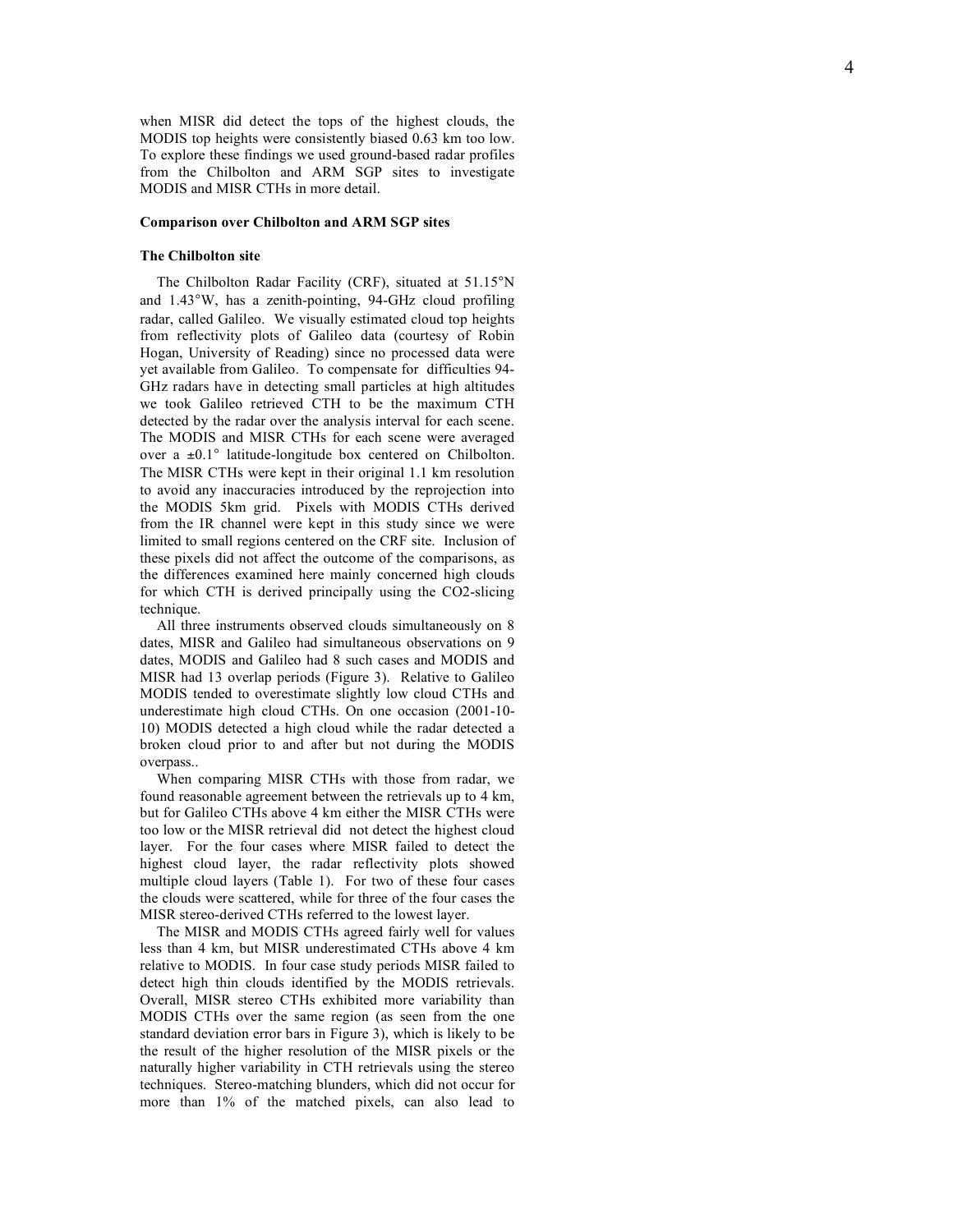unrealistic altitudes that can significantly enhance variability i n CT H s .

#### **Th e A R M S G P s ite**

We performed a similar study at the ARM SGP site in Oklahoma (36.62°N, 97.50°W). Clothiaux et al. [2000] processed data from the ARM MMCR at the site to produce time-height profiles of radar returns from hydrometeors. We used these data to estimate the median CTH over the analysis interval for each scene. From March 2001 through August 2001 there were 6 cloudy case study periods with coincident MMCR, MODIS and MISR data. During this same period, there were 4 additional periods of coincident MMCR and MODIS data and 4 additional periods of coincident MMCR and MISR data (Figure 4).

The MODIS CTHs were lower than the MMCR CTHs for 8 out of the 10 case study periods. On most days the height differences were within 2 km, except for 22 March 2001 when MODIS CTHs were about 4 km lower than the MMCR CTHs. On this particular day, both the MODIS and MISR CTH distributions exhibited a fairly clear scene with scattered and sparse high clouds. From 10:00-20:00 UT the radar returns showed a cloud layer with a top around 11 km and a lower cloud layer with a top at about 5 km, which was the cloud layer detected by MODIS. In this case MODIS may have failed to detect the upper cloud because of its small (i.e., less than  $0.1$ ) optical thickness. For the 2 days when the MODIS CTHs were higher than the MMCR CTHs, they differed by no more than 2 km.

The MISR CTHs were in reasonable (i.e., 1 km) agreement with the MMCR CTHs below 7 km, which happened on four occasions. For the remaining six periods the MISR CTHs were too low relative to the MMCR retrievals. In two cases MISR CTHs were within 3 km of the MMCR CTH and in the other four cases MISR did not detect the highest cloud layer detected by the MMCR. The four significant failures in the MISR CTH retrievals resulted both from blunders in the MISR stereo-matching procedure and from the MISR retrievals failing to detect the highest cloud layer and reporting the heights of lower cloud layers (Table 2).

Comparing MISR and MODIS average CTHs, we found excellent agreement in two cases. For two other cases MISR average CTHs were higher by about 2 km, while for the last two cases (i.e. 15 and 22 March 2001) MISR failed to detect consistently mid-level clouds identified by MODIS. The two cases of higher MISR CTHs most likely result from inclusion of IR channel CTH estimates, as MISR CTHs tend to be higher than those derived with this technique.. On 22 March 2001, the clouds were broken and MISR failed to detect the highest layer. Moreover, the maximum MISR CTH for this scene was 17 km, which is unrealistic and indicative of a stereo-matcher blunder. For the scene on 15 March 2001 the MISR maximum CTH was fairly close to the MODIS average CTH. Both instruments detected the same cloud, but the MISR average CTH was too low because either the clouds were scattered or the retrieval failed on part of the mid-level cloud.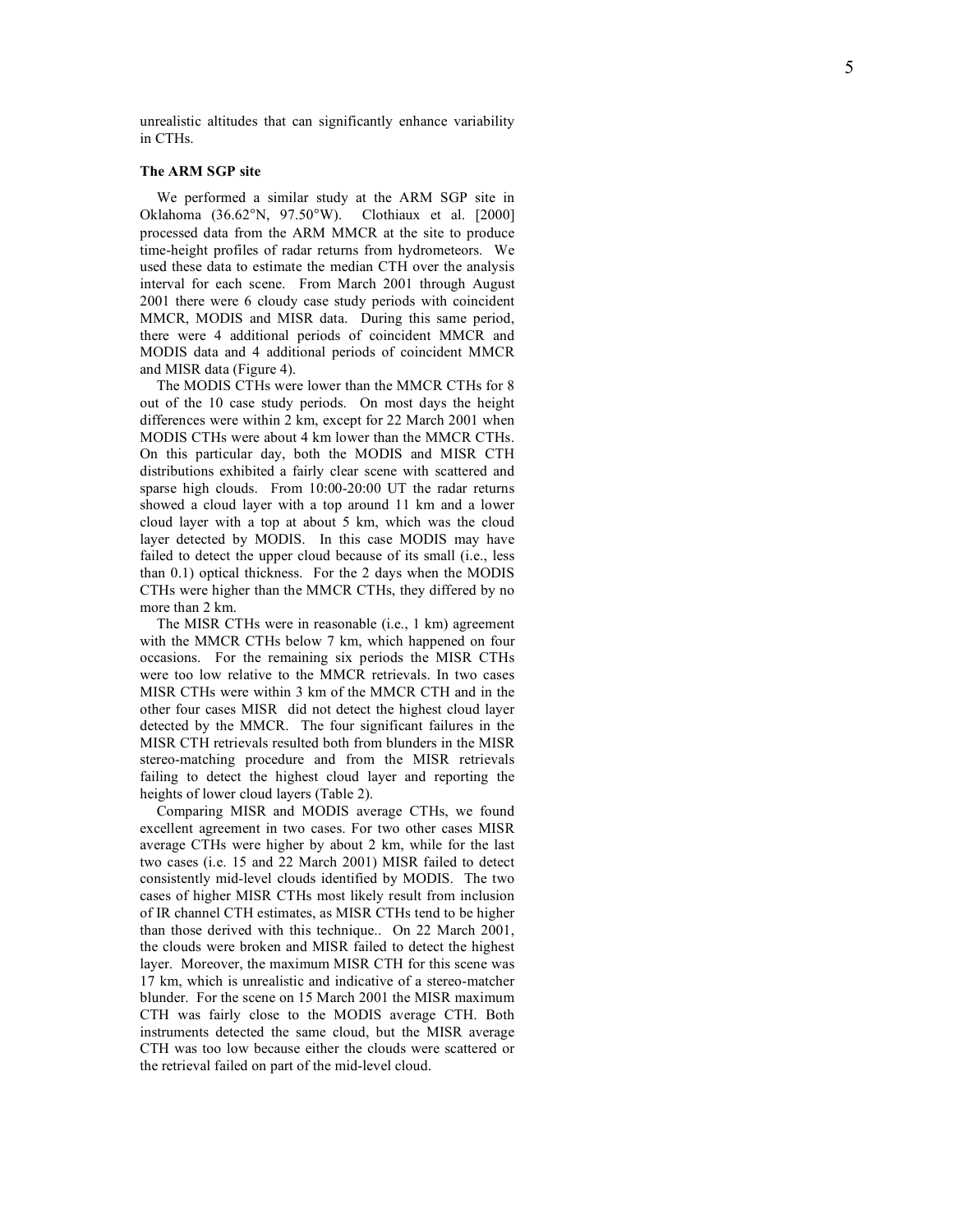# **Conclusions**

A comparison of MISR and MODIS CTHs over the British Isles showed that the two sets of averaged CTHs were generally within 2 km of each other, with MODIS CTHs being slightly higher overall. When the MISR retrieval did detect high clouds, MISR CTHs were generally higher than the MODIS values. There were large areas within many scenes where MODIS detected high clouds while MISR detected clouds at lower altitudes. High cloud layers not detected by the MISR retrieval were generally above lower cloud decks, as revealed by anaglyphs of these areas and by a comparison against radar-retrieved CTHs at the Chilbolton and ARM SGP sites. The failure of MISR to detect high clouds appears to result from the use of the innermost 3 cameras in the stereo matching and not from any lack of sensitivity of this instrument at the most oblique camera views.

Radar and MODIS CTHs were most often within 1-2 km of each other with a tendency for MODIS to underestimate CTH relative to the radar, especially at the ARM SGP site. As the ARM SGP site radar is more sensitive than the Chilbolton radar, this result was not surprising. Radar and MISR CTHs were in reasonable agreement for low altitude radar CTHs at both the Chilbolton and ARM SGP sites. However, at both sites MISR CTHs were biased low in comparisons with high altitude clouds detected by the radars. In most of these high altitude cloud cases lower-level clouds were also present, which the MISR retrieval did detect.

A consistent finding across all of the comparisons was the failure of the MISR CTH retrieval to detect high thin clouds. The MISR cameras closest to nadir did not exhibit features with strong contrast in high thin clouds when these clouds were located over lower-level clouds. The first objective of the stereo CTH retrieval is to characterize the height of the Reflecting Level Reference Altitude (RLRA), and in these cases successfully attributes it to more opaque lower-level clouds. However, for thin high clouds, the two outermost cameras displayed large contrasts with the nadir view, suggesting that their use could significantly improve MISR stereo CTH accuracy during periods of thin clouds over lowerlevel clouds insofar as the altitudes of both cloud layers might be retrieved. Large displacements of high clouds between the two most off-nadir cameras due to strong high altitude winds (about 20km for a 50m/s wind) would be accounted for in a fashion similar to the current MISR approach (e.g. Zong et al., 2002). The possibility does remain that the filamentary structure of some of these clouds, or their scattered spatial distribution, may cause problems for the current stereo matcher between the different views. To understand better the differences between the MODIS and MISR CTH retrievals some specific scenes will be analyzed again using different stereo matching techniques and different views.

Acknowledgments. This research was supported at University College London by the European Commission under contracts ENV4-CT97-0399 (CLOUDMAP) and EVG1-CT-2000-00033 (CLOUDMAP2). The work at Pennsylvania State University was cofunded by the Environmental Sciences Division of the U.S. Department of Energy under Grant DE-FG02-90ER61071. We thank the Radiocommunications Research Unit at the Rutherford Appleton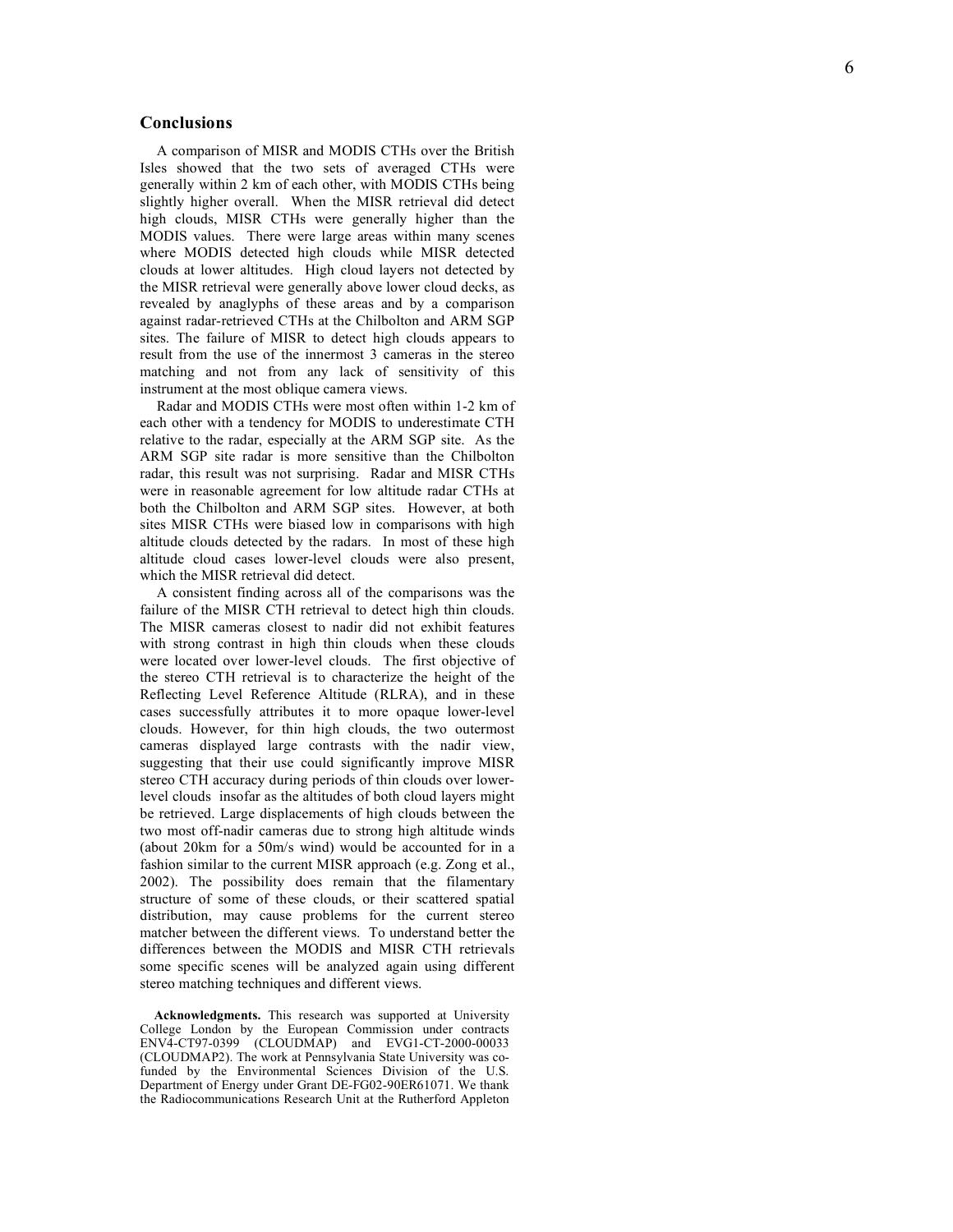Laboratory for providing the 94 GHz Galileo radar data. The Galileo radar was developed for the European Space Agency by Officine Galileo, the Rutherford Appleton Laboratory and the University of Reading, under ESTEC Contract No. 10568/NL/NB. The ECMWF data are courtesy of the BADC (http://www.badc.rl.ac.uk). The MISR data of BETA quality were obtained from the NASA Langley Research Center Atmospheric Sciences Data Center and the MODIS data from the Goddard Earth Sciences Distributed Active Archive Center.

# **References**

- Ardanuy P. A., D. Han and V. V. Salomonson, The Moderate Resolution Imaging Spetroradiometer (MODIS) science and data system requirements, IEEE Trans. Geosci. Remote Sensing, 29, pp 750-88, 1991.
- Clothiaux E. E., T. P. Ackermann, G. C. Mace, K. P. Moran, R. T. Marchand, M. A. Miller and B. E. Martner, Objective determination of cloud heights and radar reflectivities using a combination of active remote sensors at the ARM CART sites, J. Appl. Meteorol., 39, pp 645-665, 2000.
- Diner D.J., J. C. Beckert, T. H. Reilly, C. J. Bruegge, J. E. Conel, R. A. Kahn, J. V. Martonchik, T. P. Ackermann, R. Davies, S. A. W. Gerstl, H. R. Gordon, J.-P. Muller, R. B. Mynemi, P. J. Sellers, B. Pinty and M. Verstraete, Multi-angle Imaging SpectroRadiometer (MISR) Instrument description and experiment overview, IEEE trans. Geosci. Remote Sens., 36, pp 1072-1087, 1998.
- Diner D.J., R. Davies, L. Di Girolamo, A. Horvath, C. Moroney, J.-P. Muller, S. R. Paradise, D. Wenkert and J. Zong, Level 2 Cloud detection and classification Algorithm Theoretical Basis-O7, JPL D-11399, Rev. D, 1999.
- King M. D., Y. J. Kaufman, W. P. Menzel and D. Tanré, Remote sensing of cloud, aerosol, and water vapor properties from the moderate Resolution Imaging Spectrometer (MODIS), IEEE Trans. on Geosc. and Rem. Sens., 30, pp 2-26, 1992.
- Moroney, C., R. Davies, and J.-P. Muller, Operational retrieval of cloud-top heights using MISR data., IEEE Trans. Geosci. Remote Sens., in press, 2002.
- Muller, J.P., A. Mandanayake, C. Moroney, R.D. Davies, D. Diner, and S. Paradise, MISR stereoscopic image matchers: Techniques and results, IEEE Trans. Geosci. Remote Sens., in press, 2002.
- Zong J., R. Davies, J.-P. Muller and D. Diner, Photogrammetric retrieval of cloud advection and cloud top height from the Multiangle Imaging Spectro-Radiometer (MISR), Photogram. Eng. Remote Sens., in press, 2002.



Figure 1. Top panel shows MISR averaged CTH against MODIS averaged CTH for 27 scenes. The average includes all pixels in the scene. Middle panel shows the same but with only the pixels where MISR CTH is greater than MODIS CTH. Lower panel shows the same as the top panel but keeping only the pixels where MODIS CTH is greater than MISR CTH. The solid lines show the linear fit and the dashed ones the 1-1 line.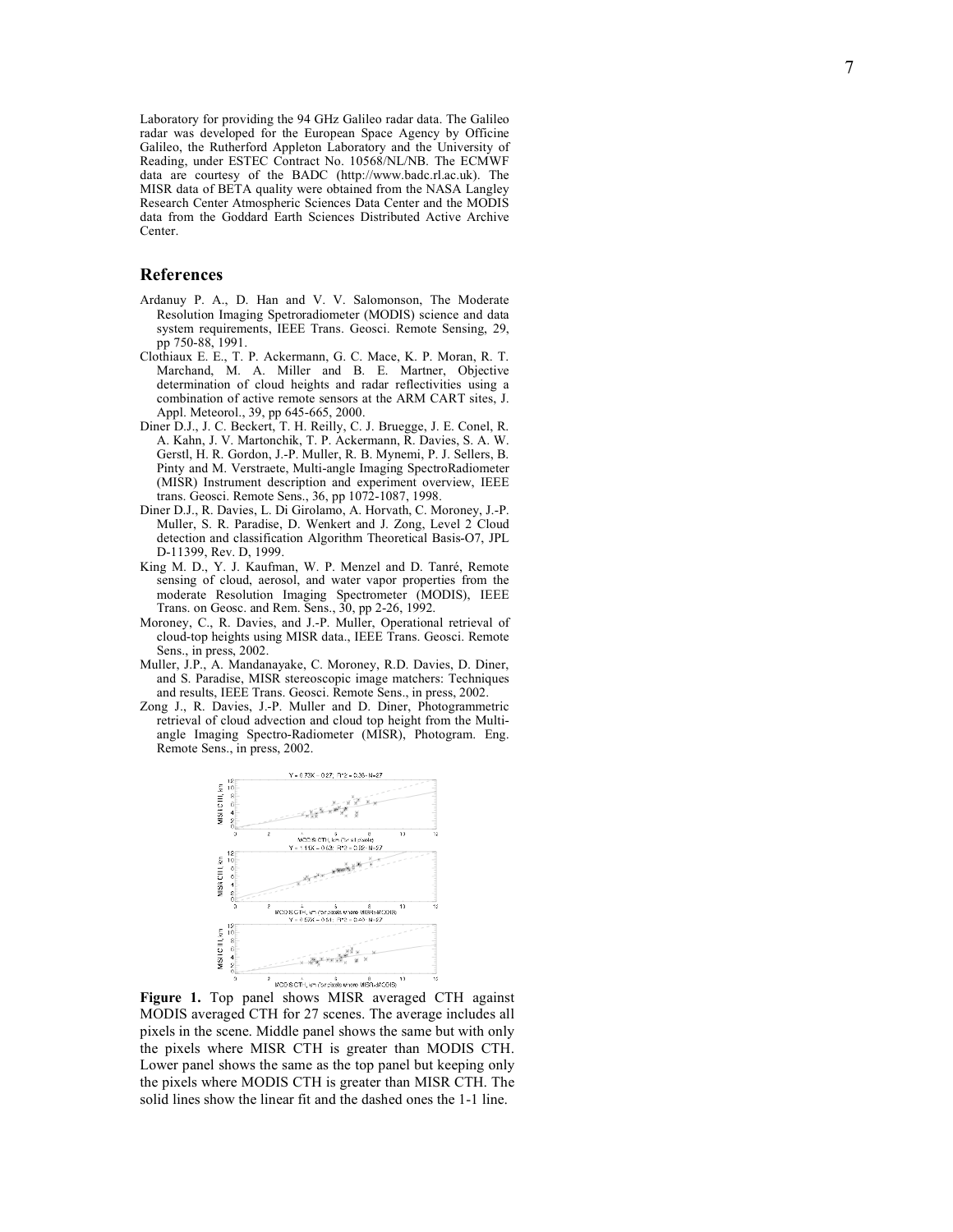

**Figure 2.** Average per date of all pixels where MODIS retrieved optical depth is less than 0.5 of MISR CTH as a function of MODIS CTH averaged in the same way.



**Figure 3.** Chilbolton: MODIS mean CTH against radar maximum CTH (top panel), MISR mean CTH against radar maximum CTH (middle panel) and MISR mean CTH against MODIS mean CTH. The mean MODIS and MISR CTH are calculated in a latitude-longitude box of  $\pm 0.1^\circ$  centered at Chilbolton. The error-bars correspond to one standard deviation from the mean.



**Figure 4.** SGP ARM site: MODIS mean CTH against radar median CTH (top panel), MISR mean CTH against radar median CTH (middle panel) and MISR mean CTH against MODIS mean CTH. The mean MODIS and MISR CTH are calculated in a latitude-longitude box of  $\pm 0.1^\circ$  centered at the SGP ARM site. The error-bars correspond to one standard deviation from the mean.

**Table 1.** Chilbolton: details on the cloud distribution when MISR CTH does not detect the highest cloud detected by the radar. Date Cloud distribution Problem

| 2001-04-01       | Multiple layers            | MISR CTH refers to the lowermost layer                                                                          |
|------------------|----------------------------|-----------------------------------------------------------------------------------------------------------------|
| 2001-06-06       | Multiple layers            | MISR CTH refers to the lowermost layer                                                                          |
| 2001-09-26       | Multiple and broken layers | MISR detects parts of the uppermost layer but average gives lower CTH.<br>High variability within lat-long box. |
| $2001 - 10 - 10$ | Multiple and broken layers | MISR CTH refers to the lowermost layer                                                                          |